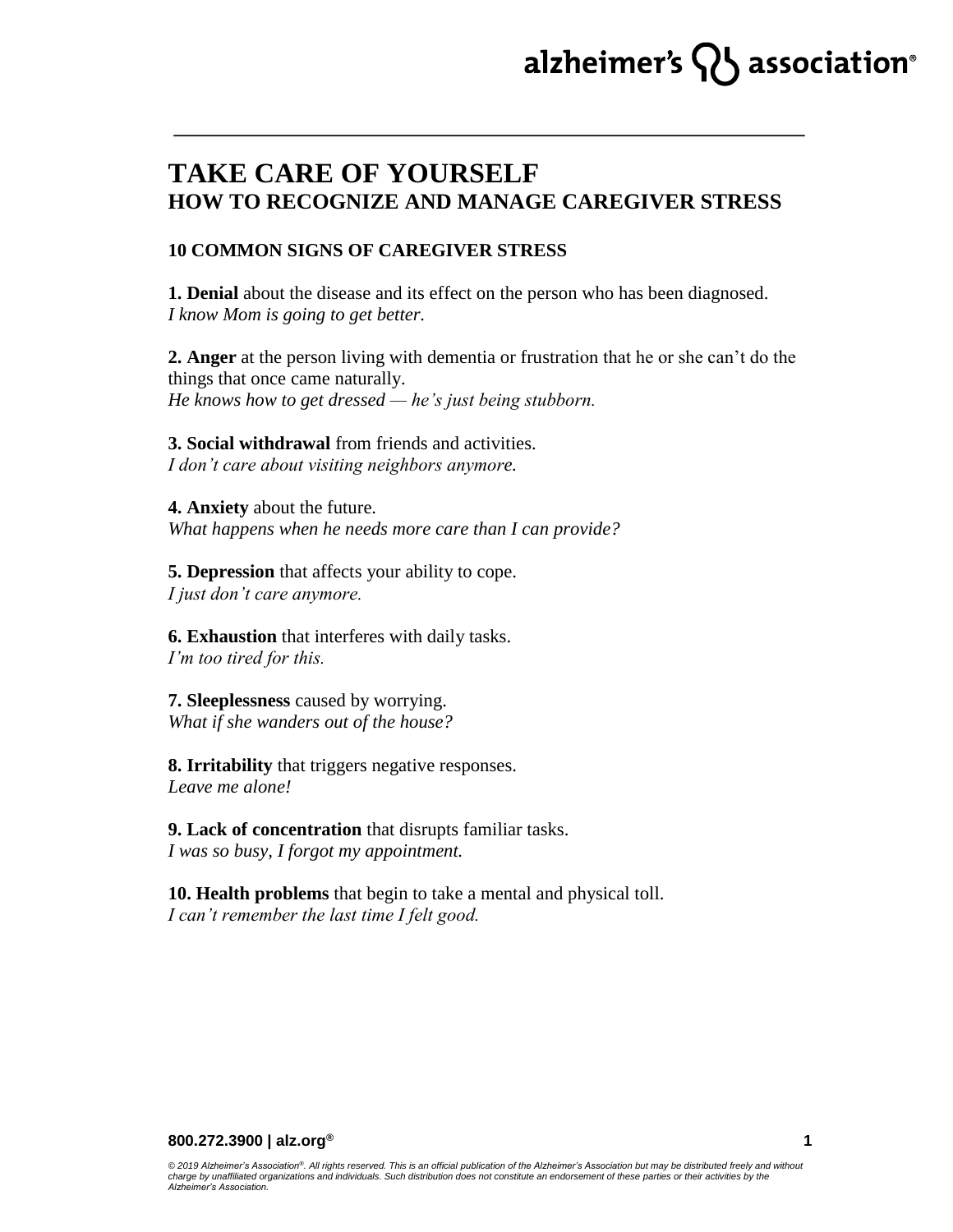### **10 WAYS TO MANAGE STRESS AND BE A HEALTHIER CAREGIVER**

Are you so overwhelmed by taking care of someone else that you've neglected your own physical, mental and emotional well-being? To avoid putting your own health at risk, consider the following tips.

#### **1. Take a break.**

Consider using respite care services to allow you a temporary rest from caregiving while the person living with Alzheimer's or another dementia continues to receive care in a safe environment. Visit **alz.org/care** to learn more.

### **2. Seek out community resources.**

# Visit the **Alzheimer's Association & AARP Community Resource Finder**

(**alz.org/CRF**) to access a database of dementia and aging-related resources in your area. Adult day programs, in-home assistance, companions and meal delivery are just some of the services that can help you manage daily tasks.

#### **3. Become an educated caregiver.**

As the disease progresses, it may become necessary to adopt new caregiving skills. The Association offers programs to help you better understand and cope with common behavioral and personality changes that may occur. Visit **alz.org/care** to learn more and access resources and programming near you.

#### **4. Get help and find support.**

Our **24/7 Helpline** (**800.272.3900**), **ALZConnected®** online social networking community (**alzconnected.org**) and local support groups (**alz.org/CRF**) are good resources. If stress becomes overwhelming, seek help from a doctor or counselor.

#### **5. Take care of your own health.**

Try to eat well, exercise and get plenty of rest. Making sure that you are healthy can help you be a better caregiver.

#### **6. Manage your stress.**

Stress can cause physical problems (blurred vision, stomach irritation, high blood pressure) and changes in behavior (irritability, lack of concentration, change in appetite). Note your symptoms and discuss with a doctor, as needed.

# **7. Accept changes as they occur.**

People living with dementia change over time and so do their needs. They may require care beyond what you can provide on your own. Becoming aware of community resources — from home care services to residential care — can make the transition easier. So will the support and assistance of those around you.

#### **8. Make legal and financial plans.**

Putting legal and financial plans in place after a diagnosis of Alzheimer's or another dementia allows the person living with the disease to participate in decision-making.

#### **800.272.3900 | alz.org®**

*© 2019 Alzheimer's Association® . All rights reserved. This is an official publication of the Alzheimer's Association but may be distributed freely and without charge by unaffiliated organizations and individuals. Such distribution does not constitute an endorsement of these parties or their activities by the Alzheimer's Association.*